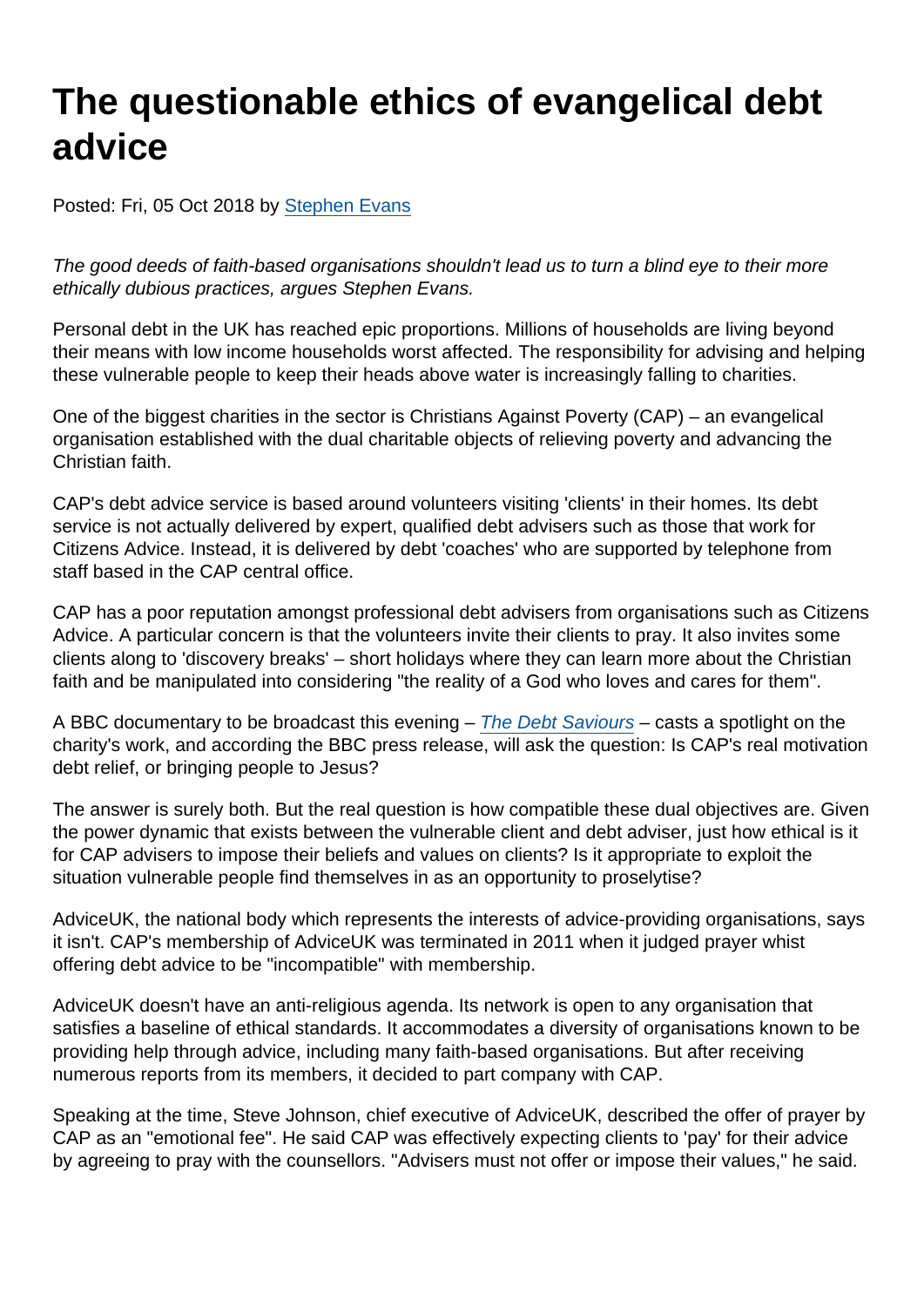But the government appears to have no such qualms. The Department for Work and Pensions 'partners' with CAP, offering them space to promote their services in job centers. It's concerning that public bodies such as local authorities and the DWP are referring people to an explicitly Christian organisation – but those concerns are amplified when that explicitly religious organisation's whole modus operandi is based on religion rather than the clients' best interests.

[Last year,](https://www.secularism.org.uk/news/2017/12/faith-groups-shouldnt-proselytise-when-providing-public-services) the minister for civil society, Tracey Crouch MP, told a gathering of evangelicals that anyone in Government who discourages open expressions of faith must be challenged. If the minister is condoning, or even encouraging, proselytising by faith groups contracted to provide public services, she is the one who ought to be challenged.

Religious groups often complain that suspicion of faith-based charities holds them back from playing a greater role in delivering public services. The way CAP goes about its business justifies such suspicions and undermines the efforts of the many faith-based charities who seek to deliver services in a secular manner with no strings attached.

Faith Action, a network of faith-based charities and community groups has sought to address the reluctance of local authorities to work with faith groups by promoting a ["faith covenant](http://www.faithandsociety.org/covenant/full/)" – a set of principles that guide engagement, aiming to remove some of the mistrust that exists. The covenant makes clear that faith-based organisations should "serve equally all local residents seeking to access the public services they offer, without proselytising".

But CAP doesn't buy into this approach. Instead, it is quite upfront about using its debt advice service to alleviate clients "spiritual poverty" and bring them to Jesus. According to CAP research, "82% of church leaders say CAP services has helped them to see people come to Christ".

Secularism doesn't seek to exclude religion from the public sphere. But where religious organisations join others in delivering public services, it does expect them to do so without proselytising or discriminating against service users or their employees.

And that's the other thing about CAP. According to its website, every member of CAP's 6,000 strong team, from founder to frontline volunteers, happens to be a "follower of Jesus". Employers aren't generally allowed to discriminate against people because of their religion. The only situation where it's lawful for an employer to require a job to be done by someone with a particular characteristic, if having a characteristic is an occupational requirement for this job. CAP attaches an occupational requirement to be Christian to [every one of its employment posts.](https://capuk.org/get-involved/you/join-the-team/genuine-occupational-requirements) Even the IT staff are required to "actively participate in prayer and worship".

Why should any organisation that benefits from public funds through tax exemptions be permitted to discriminate against non-Christians to this extent? Far from being "genuine" occupational requirements, CAP's insistence that all staff share the same faith seems designed to keep out anyone that doesn't want to pray whilst at work – employment practices that should be well outside permissible levels of discrimination.

Christians Against Poverty's work has had a positive impact on the lives of the people it has helped. But that doesn't mean we should turn a blind eye to some of its more ethically dubious practices.

With the archbishop of Canterbury (a patron of CAP) and other evangelists preparing for major ' [mission push](https://www.premier.org.uk/News/UK/Unprecedented-scale-of-evangelism-planned-for-2020)' in 2020 to bring the people of Britain to Jesus, now might be a good time to set out the standards we expect from faith-based organisations involved in public service delivery.